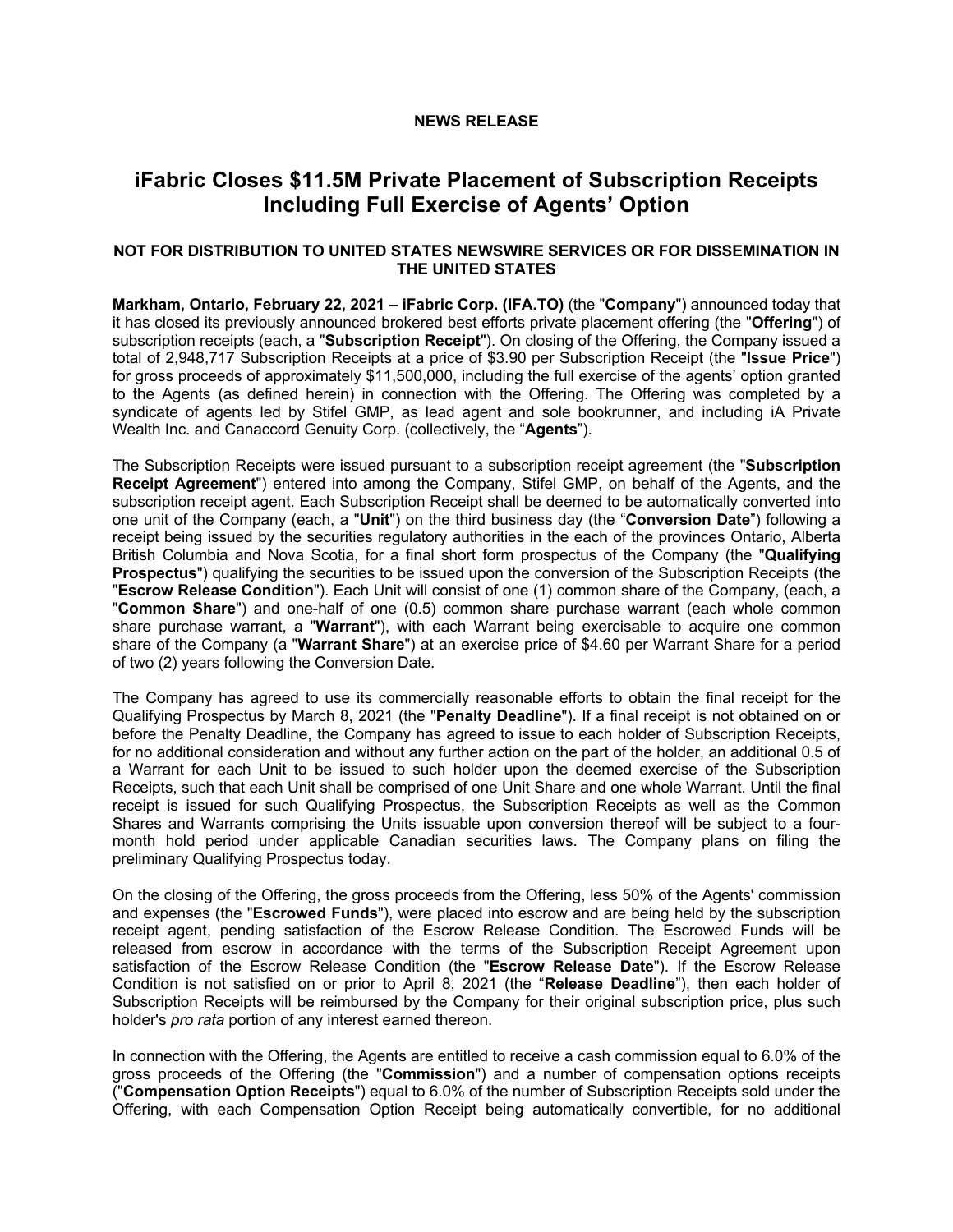consideration, into compensation options (the "**Compensation Options**") on the earlier of the Conversion Date and Release Deadline. Each Compensation Option will be exercisable into one common share in the capital of the Company at the Issue Price, for a period of two (2) years following the date of issuance. 50% of the Commission was paid to the Agents on the closing of the Offering and the remaining 50% (plus any pro rata portion of accrued interest earned thereon) shall be paid out of the Escrowed Funds upon satisfaction of the Escrow Release Condition.

The Company intends to use the net proceeds from the Offering for expansion of the Company's distribution network to new markets, ongoing research and development, new regulatory initiatives, clinical trial contributions and for working capital and general corporate purposes.

#### *Related Party Transaction Disclosure*

Pursuant to the Offering, the Company issued Subscription Receipts to a purchaser that is considered to be a "related party" (within the meaning of Multilateral Instrument 61-101— Protection of Minority Security Holders in Special Transactions ("**MI 61-101**")), making the Offering a "related party transaction" (within the meaning of MI 61-101) (the "**Related Party Subscription**"). The Company was exempt from obtaining a formal valuation for, and minority approval of, the Related Party Subscription pursuant to Section 5.5(a) and 5.7(1)(a) of MI 61-101, respectively.

Cameron Groome subscribed for a total of 5,000 Subscription Receipts pursuant to the Offering. Mr. Groome is a director of the Company and a "related party" of the Company (within the meaning of MI 61- 101). Mr. Groome does not currently beneficially own, or exercises control or direction over, any common shares in the capital of the Company.

The material change report to be filed in relation to the Offering will not be filed at least 21 days prior to the issuance of the Subscription Receipt under the Related Party Subscription, as contemplated by MI 61-101. The Company believes that this shorter period is reasonable and necessary in the circumstances as the completion of the Offering occurred shortly before the issuance of the news release and the upcoming filing of the material change report in relation to the Offering.

This press release shall not constitute an offer to sell or the solicitation of an offer to buy nor shall there be any sale of the securities in any state in which such offer, solicitation or sale would be unlawful. The securities being offered have not been, nor will they be, registered under the United States Securities Act of 1933, as amended (the "**1933 Act**") and may not be offered or sold to, or for the account or benefit of, persons in the United States or "U.S. persons" (as such term is defined in Regulation S under the 1933 Act) absent registration or an applicable exemption from the registration requirements of the 1933 Act any application state securities laws.

# *ABOUT iFABRIC CORP:*

*Headquartered in Markham, Ontario, iFabric Corp www.ifabriccorp.com currently has approximately 26.5 million shares issued and outstanding.*

*Through its wholly-owned subsidiaries, Intelligent Fabric Technologies (North America) Inc. ("IFTNA") and Coconut Grove Pads Inc. ("Coconut Grove"), the Company offers a variety of products and services in both of its strategic divisions:*

*IFTNA is focused on performance apparel as well as proprietary chemical formulations that render fabrics, foams, plastics and numerous other surfaces intelligent, thereby improving the safety and wellbeing of the consumer.* 

*Coconut Grove, operating as Coconut Grove Intimates, is a designer, manufacturer, distributor, licensor and licensee of ladies intimate apparel products and accessories.*

## *FORWARD LOOKING STATEMENTS:*